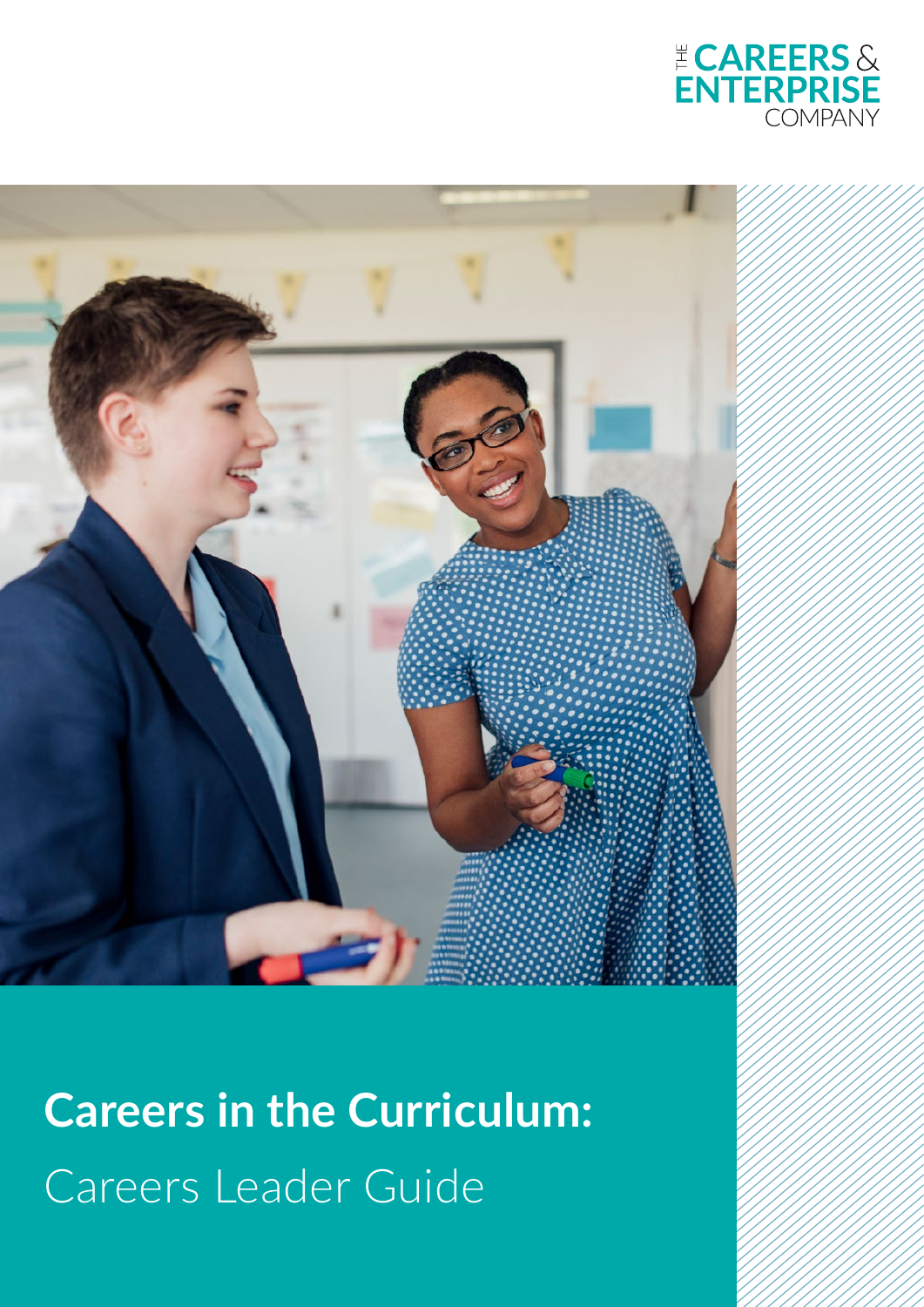- Introduction **1|**
- Progressive careers programme **2|**
- Careers in the curriculum: three approaches **3|**
- Contact Us **4|**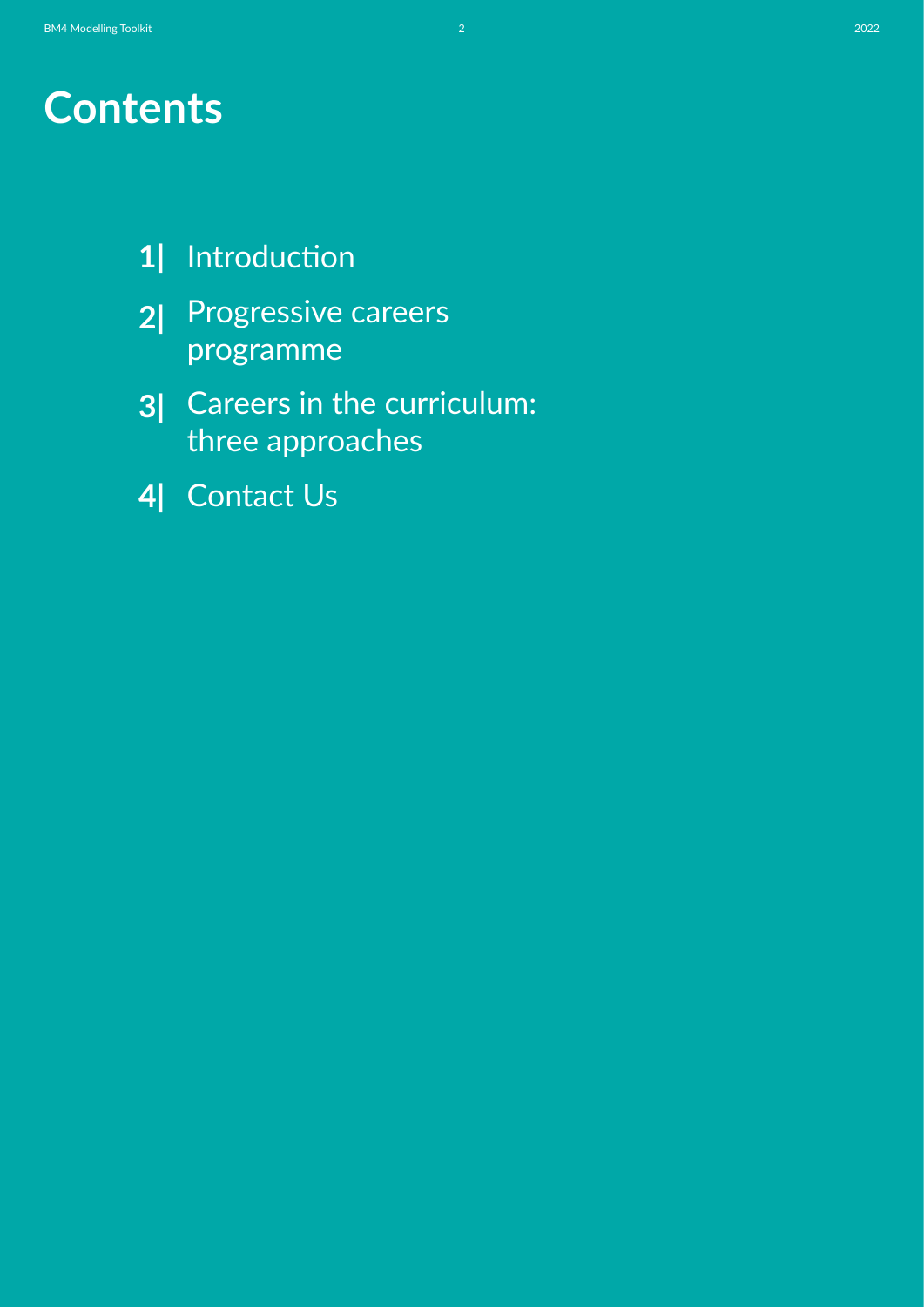**This guide and the [My Learning My Future](https://resources.careersandenterprise.co.uk/my-learning-my-future) resources aim to support Careers Leaders to support staff to link curriculum learning to careers.** 

**Curriculum learning that highlights the relevance of subjects to future careers and opportunities will inform, inspire, and engage students.** 

**We have identified three approaches with related resource and support for Careers Leaders to ensure that staff are supported to see the value of and understand how to highlight the relevance of their subject, make links from curriculum to careers and to potentially embed curriculum learning in the context of the world of work.** 

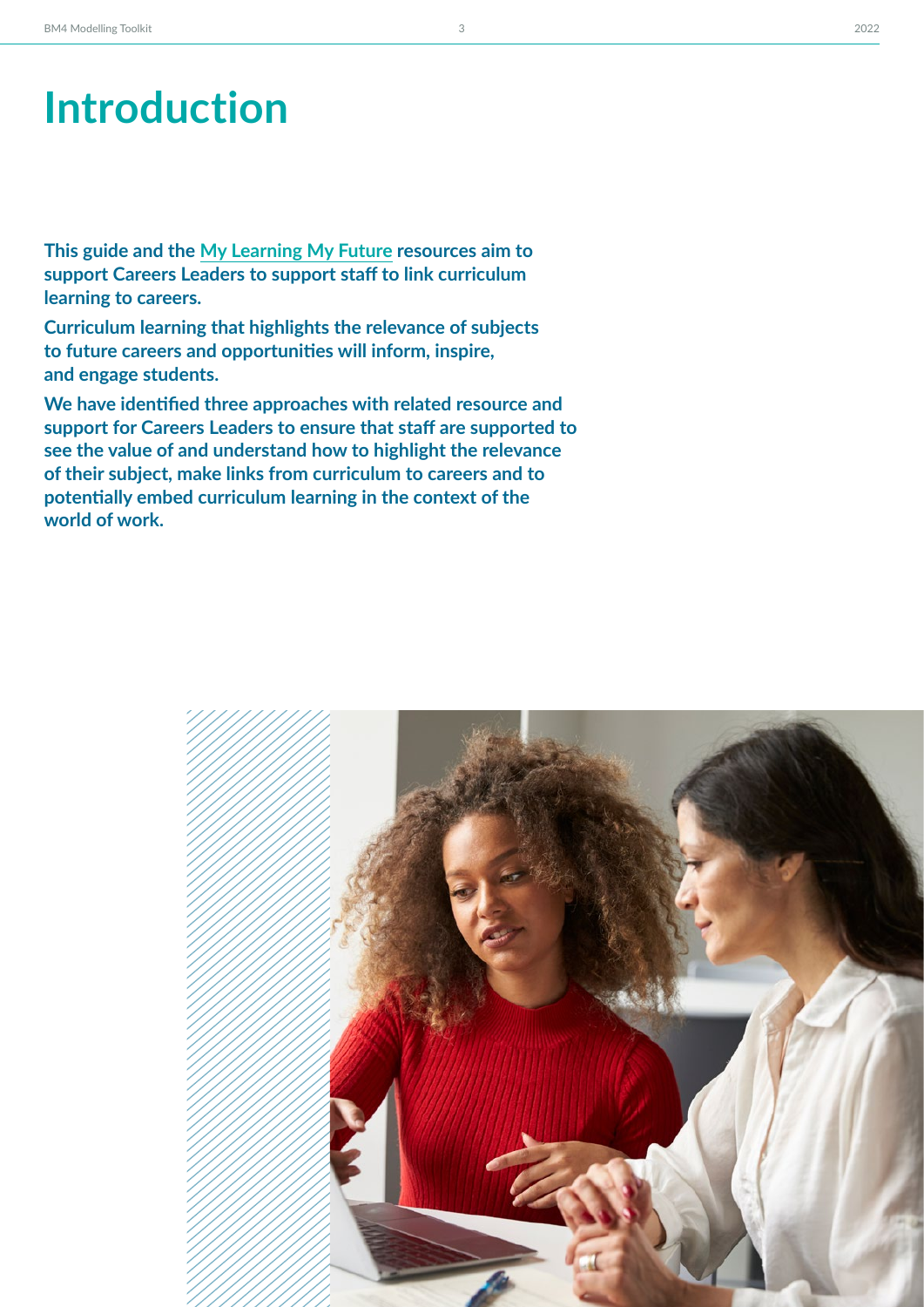### **A progressive careers programme**

The main purpose of the CDI's [Career Development](http://The%20main%20purpose%20of%20the%20CDI’s%20Career%20Development%20Framework%20is%20to%20clarify%20the%20skills,%20knowledge%20and%20attitudes%20that%20individuals%20need%20to%20have%20a%20positive%20career.%20A%20‘positive%20career’%20will%20mean%20something%20different%20to%20everyone,%20but%20it%20will%20typically%20include%20being%20happy%20with%20the%20way%20you%20spend%20your%20time,%20being%20able%20to%20make%20a%20contribution%20to%20your%20community%20and%20being%20able%20to%20have%20a%20decent%20standard%20of%20living.)  [Framework](http://The%20main%20purpose%20of%20the%20CDI’s%20Career%20Development%20Framework%20is%20to%20clarify%20the%20skills,%20knowledge%20and%20attitudes%20that%20individuals%20need%20to%20have%20a%20positive%20career.%20A%20‘positive%20career’%20will%20mean%20something%20different%20to%20everyone,%20but%20it%20will%20typically%20include%20being%20happy%20with%20the%20way%20you%20spend%20your%20time,%20being%20able%20to%20make%20a%20contribution%20to%20your%20community%20and%20being%20able%20to%20have%20a%20decent%20standard%20of%20living.)is to clarify the skills, knowledge and attitudes that individuals need to have a positive career. A 'positive career' will mean something different to everyone, but it will typically include being happy with the way you spend your time, being able to make a contribution to your community and being able to have a decent standard of living.

The CDI [Career Development Framewok: Learning areas](https://www.thecdi.net/write/Framework/CDI_145-Merging_the_two_frameworks-A3_poster-v4.pdf)  [by Key Stage](https://www.thecdi.net/write/Framework/CDI_145-Merging_the_two_frameworks-A3_poster-v4.pdf) supports Careers Leaders to identify key learning areas per key stage according to student needs and school/college priorities. These become the scaffold of a progressive careers programme that supports students to make their best next step. For resource and support on building a progressive careers programme, please access this [guidance](https://resources.careersandenterprise.co.uk/resources/gatsby-benchmark-1-module-2-building-progressive-careers-programme) on our Resource Directory.





#### **Idea: Future Skills Questionnaire**

The[Future Skills Questionnaire](https://resources.careersandenterprise.co.uk/resources/support-students-make-successful-transition) gives students the opportunity to reflect on their career-related knowledge and skills. 

The Future Skills Questionnaire results provide a baseline and impact measurement data that drives continuous improvement and supports student progress by supporting Careers Leaders to identify key learning areas that will address the needs of students.

Find out more about Future skills Questionnaire [here](https://resources.careersandenterprise.co.uk/resources/support-students-make-successful-transition)



#### **Idea: Curriculum Careers Audit**

Careers Leaders can work with curriculum staff to raise awareness of 'what careers is' and how much is already being covered through curriculum areas. To support staff in understanding key elements of what will inform, inspire and engage students, it may be useful to distil key elements of what you mean by the term 'careers'.

Examples to highlight to staff may include:

- Knowledge of all pathways (including technical and vocational)
- Knowledge of sectors and roles from the world of work
- Relevant labour market information and context
- Essential skills development

The CDI have created an [audit template](https://view.officeapps.live.com/op/view.aspx?src=https%3A%2F%2Fwww.thecdi.net%2Fwrite%2FFramework%2FCareer_Development_Audit_using_the_CDI_Framework-ks3-post16.docx&wdOrigin=BROWSELINK) of learning areas from the framework for Careers Leaders and Curriculum staff to use to audit where and how key learning areas are covered across th curricuculum. This allows Careers Leaders to have confidence that key learning areas are being covered consistently and to address any gaps in learning.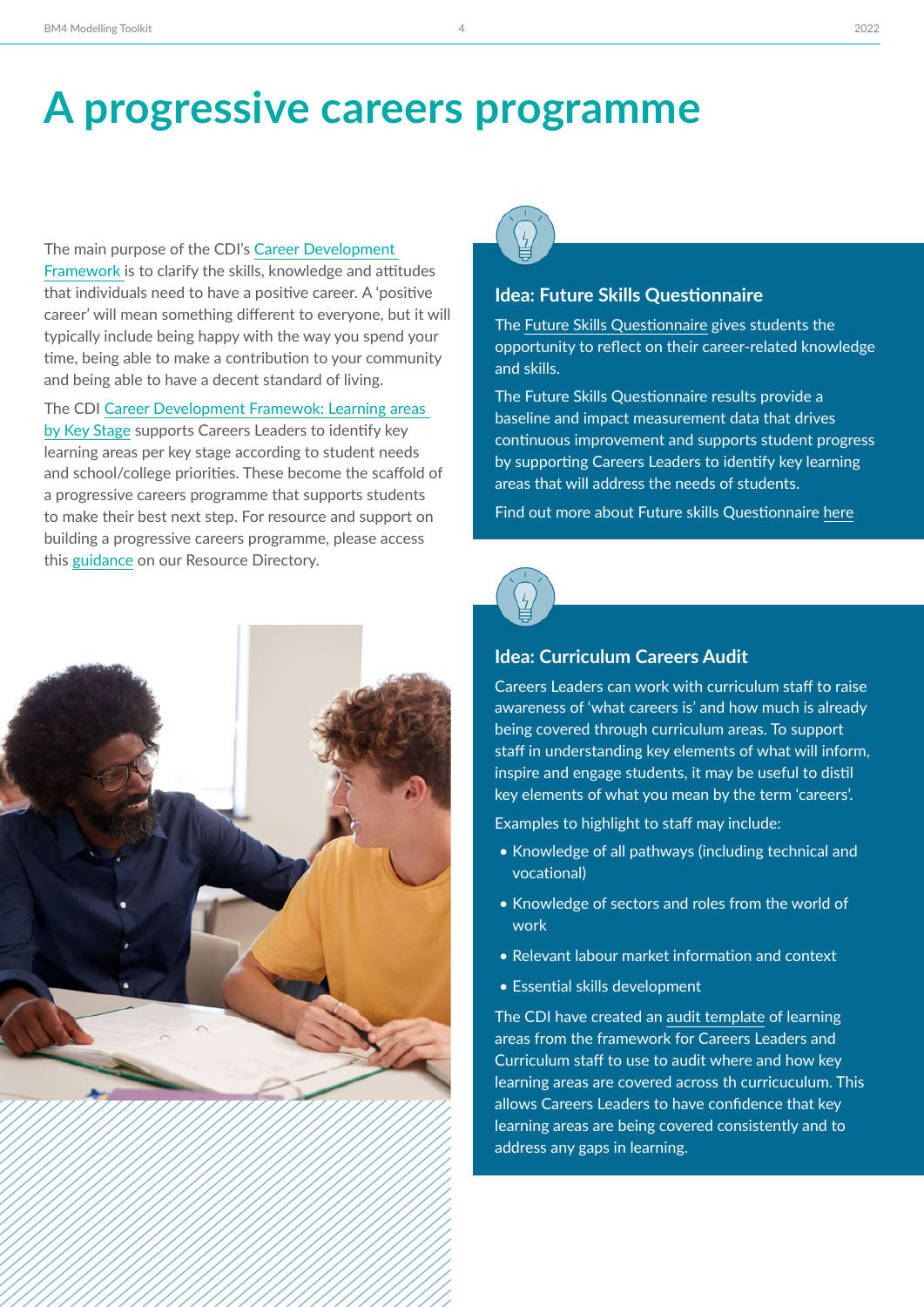## **Careers in the curriculum: three approaches**

#### **Foundation Approach: Highlighting the relevance of subject learning to future careers and opportunities**

As a minimum, and as a solid starting point, all subject areas should be highlighting the relevance of their subject to future careers and opportunities.

The Foundation approach is relevant for all settings and is the approach all schools, special schools and colleges should aim to achieve as a starting point.

Curriculum staff highlight the links between their subject, essential skills and future careers and opportunities to help students engage with the learning content



#### **Idea: My Learning My Future**

Visit our Resource Directory, [My Learning My Future](https://resources.careersandenterprise.co.uk/my-learning-my-future) page to access the individual subject guides for over 25 subject areas that can be shared with curriculum staff and that are supported by ready made PowerPoint decks to highlight the relevance of the subject to future careers and opportunities.

The aim of the resources is for students to see the relevance and value of subject curriculum teaching & learning and to be explicitly supported in making connections between subjects and pathways to positive transitions.

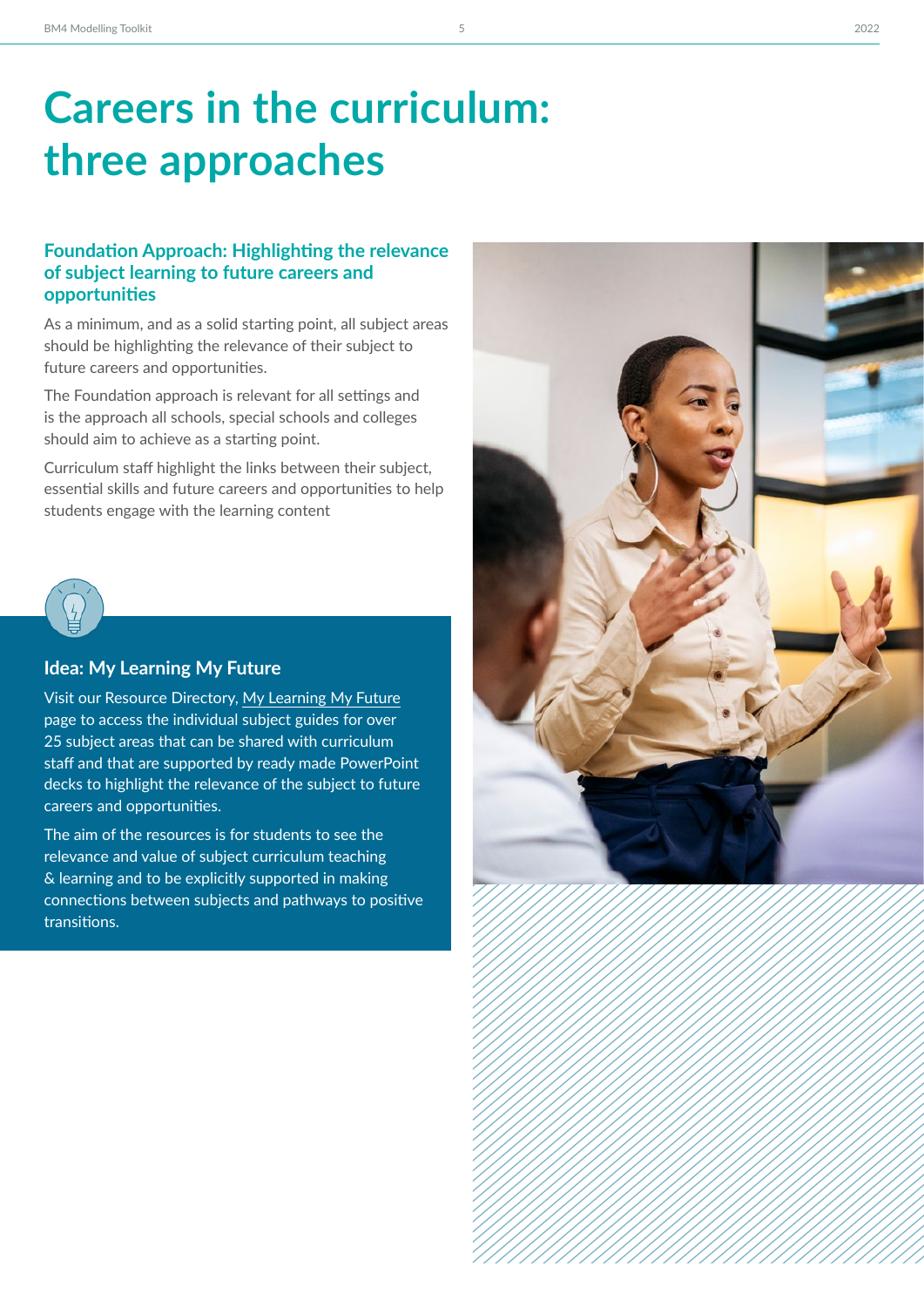# **Developing Approach: Making links from curriculum to careers**

Curriculum staff contextualise elements of the curriculum to help students see the application of learning and how this is connected to careers. The [My Learning My Future](https://resources.careersandenterprise.co.uk/my-learning-my-future) subject guides aim to support staff with key knowledge, understanding and signposting in order to make effective links from curriculum to careers.

My Learning, My Future subject guides include inspiration and resources for curriculum subject staff to:

- Highlight the relevance of their subject to future careers and opportunities
- Support students to understand pathways from each subject to future careers and opportunities
- Highlight to students how they are developing essential skills in each subject
- Identify extra-curricular and employer engagement opportunities to enhance students engagement in subjects

#### **Employer Engagement**

Curriculum staff may wish to engage employers/ providers to further highlight the relevance of subject learning to future careers and opportunities or to make links from the curriculum to careers. There is guidance in the My Learning My Future [guides](https://resources.careersandenterprise.co.uk/my-learning-my-future) for staff as they consider potential encounters or experiences with employers/providers. Engage curriculum staff in understanding the value of employer engagement through reference to [key research](https://www.educationandemployers.org/research/motivated-to-achieve/?msclkid=581a2a63cf8811ec95764632da2eb372) highlighting how employer engagement positively effects young people's attitude and motivation and contributes towards improvements in attainment.

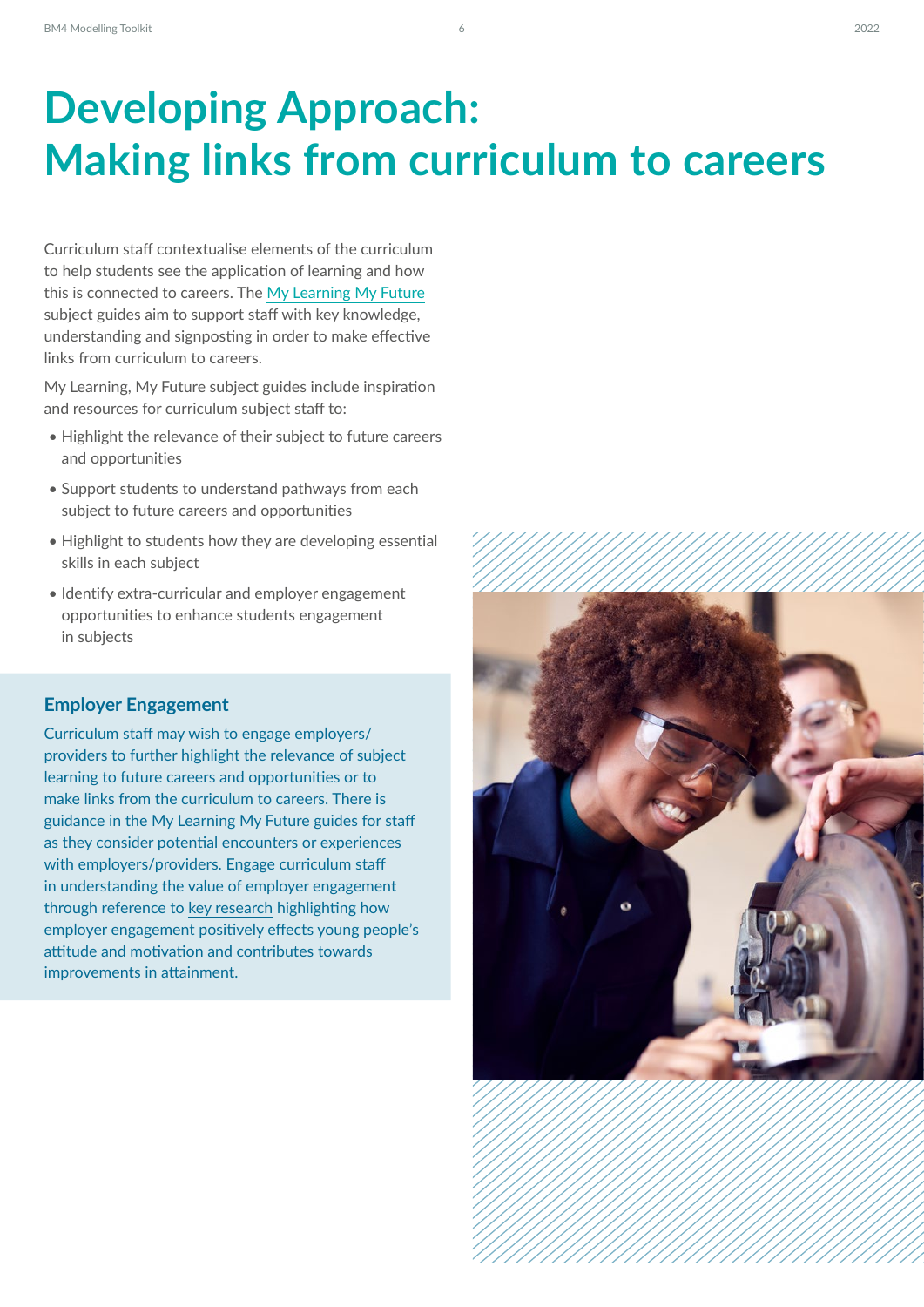# **Expert Approach: Embedding curriculum learning in the context of the world of work**

This approach builds upon both the foundation and developing stages of highlighting the relevance of subject learning to future careers and opportunities and to making links from curriculum to careers. This final approach of embedding curriculum learning in the context of careers does rely on strong curriculum staff engagement.

Engage students and support progress by embedding curriculum teaching points in the context of the world of work.



### **Idea: A guide to engaging students and supporting progress by embedding teaching in the context of the world of work**

This [guide](https://resources.careersandenterprise.co.uk/sites/default/files/2021-09/1502_BM4%20Model%20Guide%20FINAL.pdf) supports colleagues to facilitate work between curriculum staff and employers to develop teaching and learning resource that embed curriculum learning in the context of careers. We recommend that this guide is read in conjunction with the "Careers in the Curriculum: KS3/4 Curriculum Resources" produced by teachers from Academies Enterprise Trust, who worked with a range of employers to construct teaching & learning resources across different curriculum areas.

**"These resources are a clever blend of context and authentic mathematical content.  They are engaging and real but the workplace context doesn't dilute any of the Maths elements. Instead, the tasks offer a brilliant alternative to traditional delivery approaches for maths topics found in every curriculum. The resources bring mathematics alive in the real world, rooting classroom maths in the glorious and challenging reality of real data and problems faced in the workplace."** 

> **Deborah McCarthy Academies Enterprise Trust\***

AET and Pinewood: [Careers in Maths resource](https://resources.careersandenterprise.co.uk/resources/aet-and-pinewood-careers-maths-resource)

AET and The National Trust: [Careers in Geography resource](https://resources.careersandenterprise.co.uk/resources/aet-and-national-trust-careers-geography-resource)

AET and Tesco: [Careers in English resources](https://resources.careersandenterprise.co.uk/resources/aet-and-tesco-careers-english-resources)

AET and EKFB: [Careers in MFL \(French\) resource](https://resources.careersandenterprise.co.uk/resources/aet-and-ekfb-careers-mfl-french-resource)